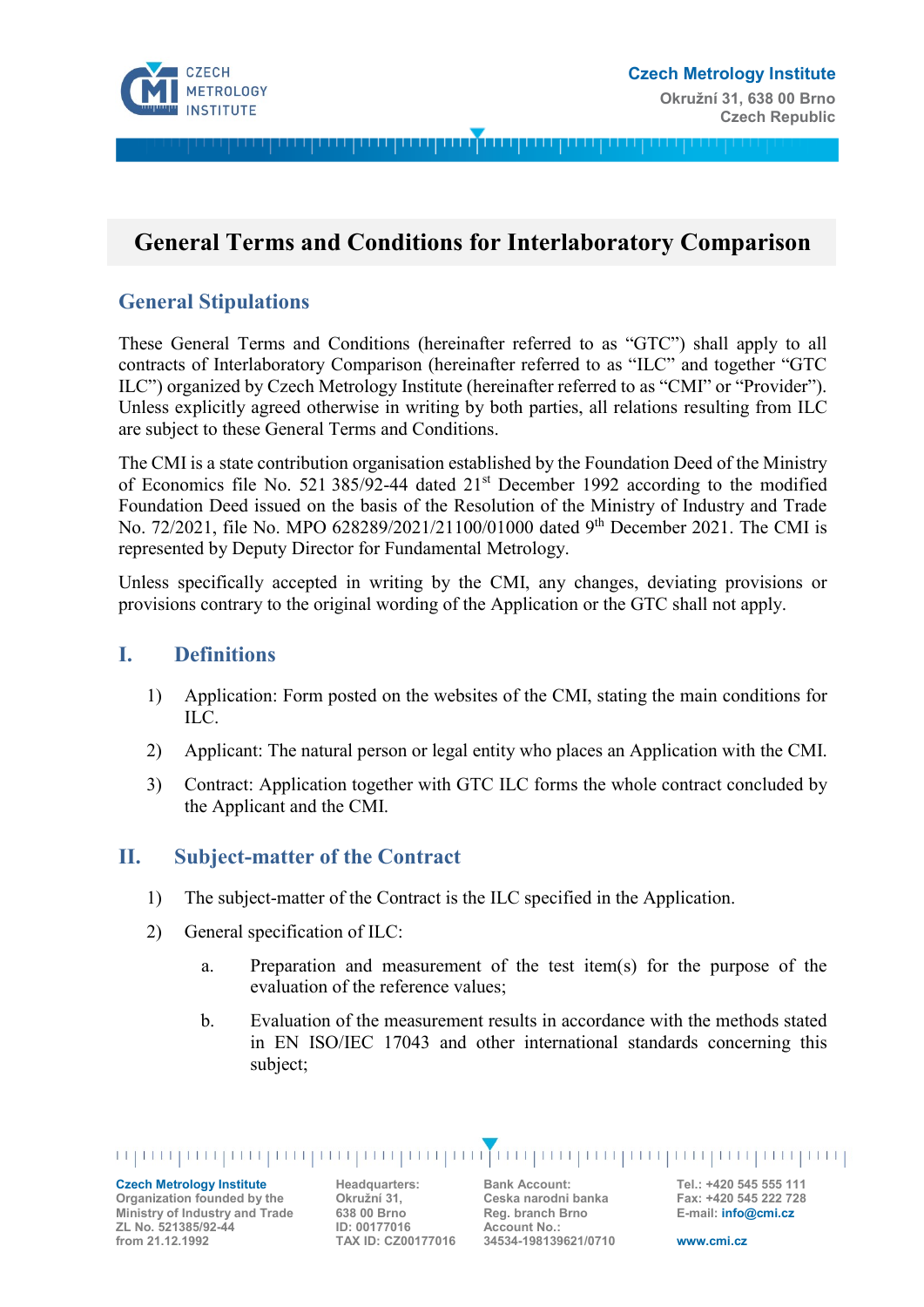

- c. issuance of the Certificate or Confirmation on participation of the Applicant in the ILC and the Final report on the ILC with the evaluation of measurement results in English language.
- 3) The Applicant provides cooperation and information necessary for the purposes of the ILC.
- 4) The subject-matter of the Contract shall be considered to be fulfilled by issuance of the Certificate or Confirmation on participation in ILC and by the final report on ILC.
- 5) The test item(s) transport shall be organized according to the stated Time schedule, the Applicant shall provide cooperation.

#### **III. Place and Time of the Performance**

- 1) The place of the performance is negotiated in the business premises of the CMI. The external metrological achievement shall be carried out at the seat of the Applicant in the absence of a provision to the contrary.
- 2) The CMI shall carry out the metrological performance within 60 days after returning the test item(s) by the last participant of the ILC and submission of the measurement results of all the participants of the ILC and all the necessary documents, unless the parties agreed otherwise.
- 3) The period of the default of the Applicant (for example not delivering required documentation, not ensuring the cooperation, not returning the test item(s) by any other participant of the ILC on time, delays caused by customs procedures, if relevant) shall extend the above mentioned period for metrological performance.
- 4) Loading, unloading and transportation of goods covered by the agreement shall take place at the client's risk and expense, even if transports of goods dispatched by the CMI require transport documents to state that the sender bears risk for all damages occurring during transportation.

# **IV. ILC Price and Methods of Payment**

1) All agreements shall be deemed to have been concluded in euros and all payments in credit of the account at the bank:

Ceska narodni banka, Na prikope 28, 115 03 Praha 1 Regional Branch Rooseveltova 575/18, 602 00 Brno Account No.: 34534-198139621/0710

**Czech Metrology Institute Organization founded by the Ministry of Industry and Trade ZL No. 521385/92-44 from 21.12.1992**

**Headquarters: Okružní 31, 638 00 Brno ID: 00177016 TAX ID: CZ00177016** **Bank Account: Ceska narodni banka Reg. branch Brno Account No.: 34534-198139621/0710**

**Tel.: +420 545 555 111 Fax: +420 545 222 728 E-mail: info@cmi.cz**

**www.cmi.cz**

in in primirinin primirinin primirinin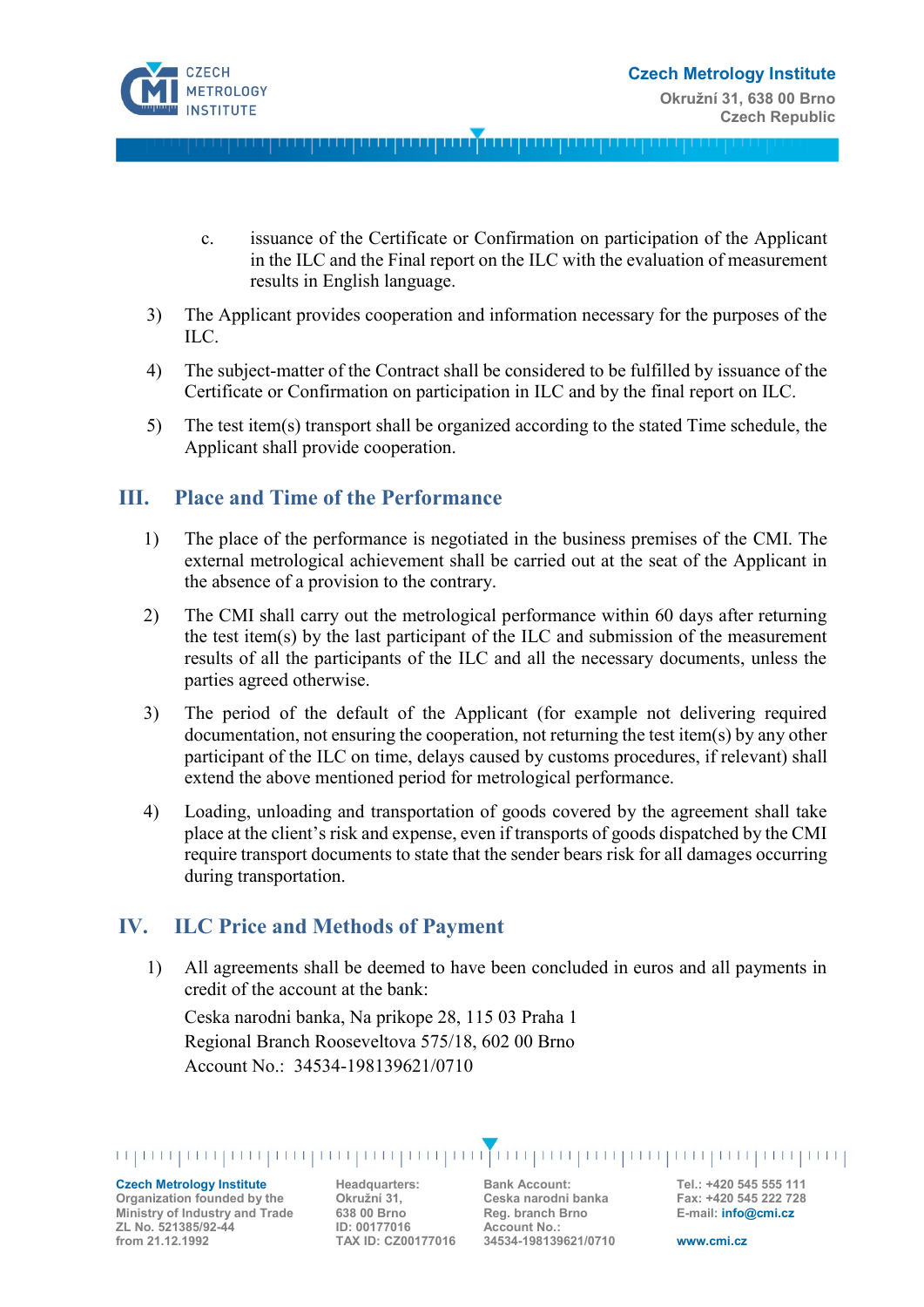

Bank code: 0710 IBAN: CZ8807100345340198139621 SWIFT: CNBACZPP

- 2) The ILC price covers the reference measurements, the evaluation of the results and the issuance of the final report on the ILC. This ILC price doesn't cover any other costs. The Applicant undertakes to pay this ILC price and the other costs.
- 3) The costs of loading, unloading, packaging, transportation and customs clearance of test items mentioned in the Contract are not included in the ILC price and shall be charged separately.
- 4) The total price of the ILC is given by the Application and is considered to be expressed without value added tax. This sum shall be paid by the Applicant on the basis of an invoice issued after the performance of the measurements.

The payment of the total ILC price and other costs is a condition of issuance of the Certificate or Confirmation on participation in this ILC and of the Final report on the ILC.

- 5) The price of the test items transport and the price of customs clearance shall be invoiced to the Applicant simultaneously with the price for the ILC.
- 6) The payment shall be realized through a bank transfer. The invoice maturity date lies on the  $30<sup>th</sup>$  day after its expedition to the Applicant.
- 7) The ILC price and other costs are determined according to provision of the Value-Added Tax Act No. 235/2004 Coll. as amended. The Applicant is obliged and he undertakes to pay the charged price for metrological services in agreed term by credit transfer on the basis of issued invoice, containing data set in Act No. 235/2004 Coll., as amended. The date of payment is considered to be the date on which the invoiced sum of money is credited to the CMI's account.
- 8) ILC price is stated exclusive of VAT. In case, when Applicant's Principal Office is situated in European Union member country, the "reverse-charge" process is used as it is stated in § 92a of Act No. 235/2004 Coll., as amended.
- 9) In case, when Applicant's Principal Office is not situated in European Union member country, the ILC price:
	- is exclusive VAT, if the Applicant is VAT payer, or
	- is to be increased by VAT in rate of 21 % according to  $\S$  47 of Act No. 235/2004 Coll., as amended, if the Applicant is not VAT payer.

**Czech Metrology Institute**

**Organization founded by the Ministry of Industry and Trade ZL No. 521385/92-44 from 21.12.1992**

**Headquarters: Okružní 31, 638 00 Brno ID: 00177016 TAX ID: CZ00177016** **Bank Account: Ceska narodni banka Reg. branch Brno Account No.: 34534-198139621/0710**

**Tel.: +420 545 555 111 Fax: +420 545 222 728 E-mail: info@cmi.cz**

**www.cmi.cz**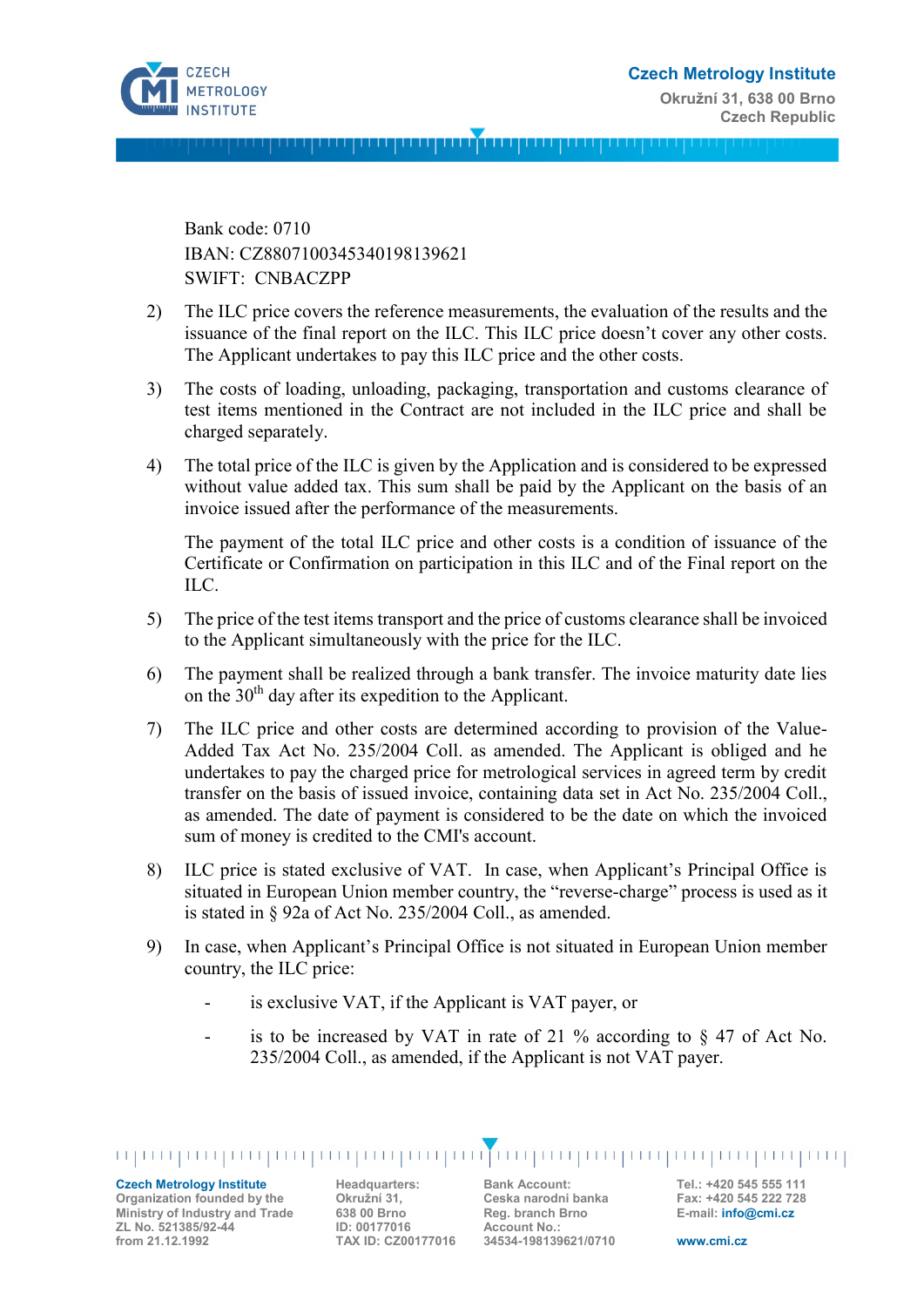

## **V. Charges for Overdue Services**

- 1) In case of non-fulfilment of the contractual obligation, the obligation of in-time and appropriate payment of the charged price for performed metrological services in compliance with art. IV of GTC ILC, the Applicant shall be in delay with the financial obligation fulfilment. Due to this fact, the Applicant is obliged to pay to the CMI an interest on late payment on the ILC price in the amount of 0,03 % for each day of delay.
- 2) In case of the delayed metrological performance the penalty from the value of the nonperformance metrological achievement in the amount of 0,03 % for each day of delay is determined.
- 3) This stipulation does not affect possible right of the contracting parties to compensation of suffered damage as established due to non-fulfilment of liabilities from the Contract.
- 4¨) In the event of failure to pay by the due date, or to provide the required security for payment, the CMI cannot be held to its obligation to continue the work, without prejudice to the CMI's remaining rights.

#### **VI. Default of the Applicant**

1) Without prejudice to the provisions of the other Articles of these General Terms and Conditions, the Applicant shall be considered to be in legal default if he fails to meet any commitment under the Contract, or fails to do so properly or in good time, as well as in the event of bankruptcy or insolvency, a moratorium on payments, liquidation, or makes a transfer in fraud of creditors, or makes an assignment for the benefit of creditors, or takes or has taken against it any proceedings of any kind under any provision of any insolvency, bankruptcy or reorganization act, or if he is placed under trust or receivership, and the CMI shall have the right, without any notification of default or legal intervention being required, to suspend the execution of the Contract or to terminate it in full or in part, at the CMI's choice without any liability for damages on the CMI's part and without prejudice to the CMI's right to compensation for damages suffered as a result of such default, suspension or termination. In such cases, all amounts due from the Applicant to the CMI become payable with immediate effect.

#### **VII. Vis Major**

1) The parties are exempted from their liabilities for the entire or partial non-performance of their obligations (with the exception of delayed payments according to the Contract conditions) in case non-performance caused by vis major circumstances.

#### **Czech Metrology Institute**

**Organization founded by the Ministry of Industry and Trade ZL No. 521385/92-44 from 21.12.1992**

**Headquarters: Okružní 31, 638 00 Brno ID: 00177016 TAX ID: CZ00177016** **Bank Account: Ceska narodni banka Reg. branch Brno Account No.: 34534-198139621/0710** **Tel.: +420 545 555 111 Fax: +420 545 222 728 E-mail: info@cmi.cz**

**www.cmi.cz**

in in primirinin primirinin primirinin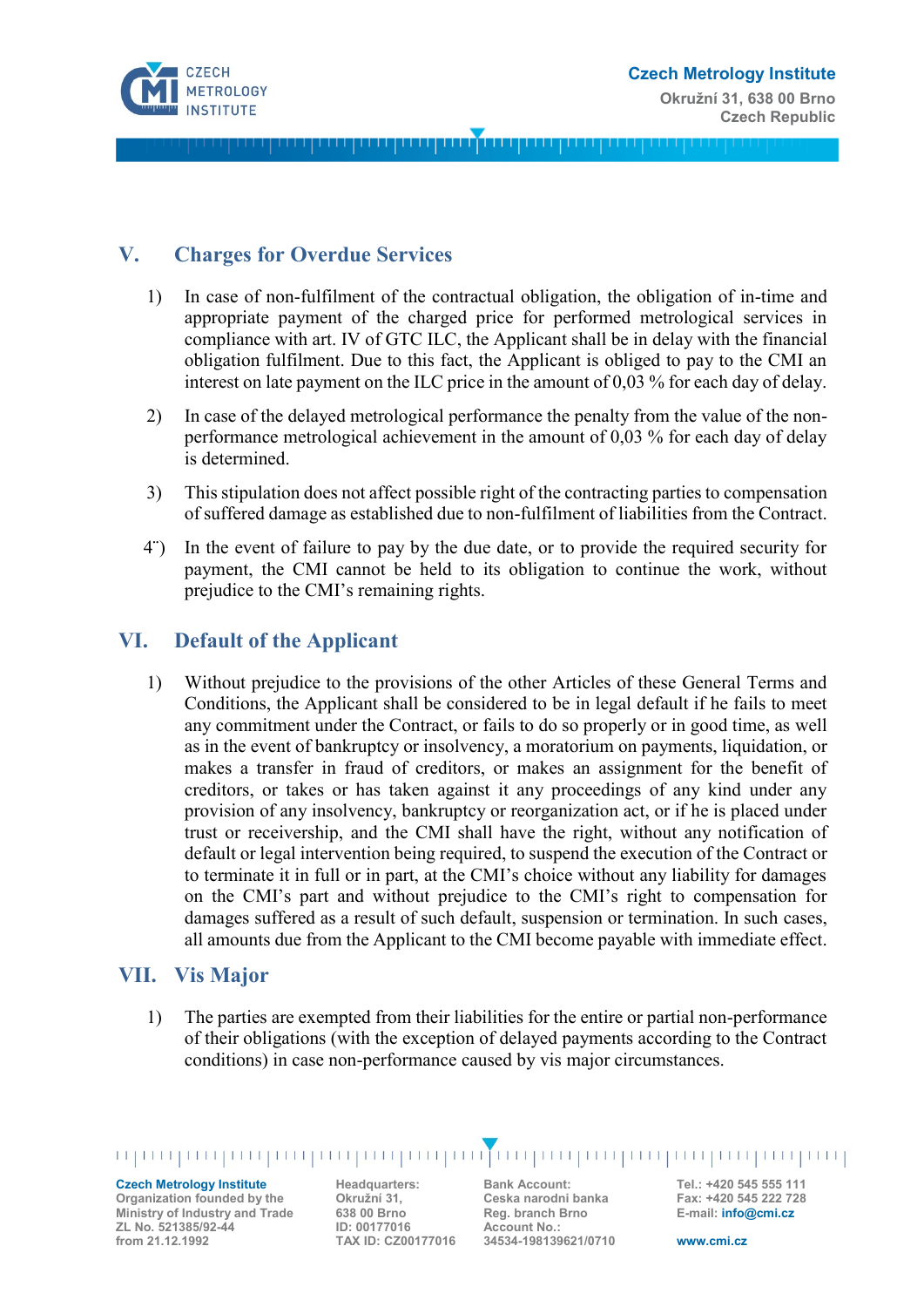

- 2) The Party that is referring to the vis major circumstances shall notify the other Party in writing in a 5 /five/-day-period from the date of their occurrence.
- 3) Upon the formal announcing of termination of vis major circumstances, the Parties shall discuss their contractual obligations and shall make mutually beneficial decision on the further performance of the Contract.

## **VIII. Liability to Damages**

- 1) The Applicant is responsible towards the Provider for damages caused on entrusted test item(s) that were caused by improper handling, by negligence or intentionally.
- 2) In such cases, the Applicant is obliged to provide the Provider with compensation of caused damages by putting the device into its original conditions or by compensation of costs spent on its repair or by compensation of costs spent on the purchase of the same device.

## **IX. Force and Termination of the Contract**

- 1) The Contract sets forth the entire agreement and understanding between the parties as to the subject matter of the ILC, and merges all prior discussions between them. The Contract becomes valid upon the signature of the Application by both the Applicant and the CMI.
- 2) Acceptance of Application or this Terms and Conditions with any comments or objections, even not changing the conditions of Contract substantially, is excluded in compliance with § 1740/2 of the Act. No. 89/2012 Coll., Czech Civil Code (hereinafter referred to as "Civil Code").
- 3) The CMI is also entitled to terminate the Contract established with connection to this ILC in the form of a written agreement or by written notice without stating the reasons, while the run of the 30 days' notice period starts as from the first day of the week following the delivery of notice to the other contracting party. Termination of this contract does not affect the liability of contracting parties to settle all and any existing liabilities established on the basis of the Contract, all of that in the course of one month as from the Contract termination, at the latest.
- 4) In the event of any postponement or extension of the work, the Applicant shall be charged for any additional expenses in so far as the CMI cannot be held responsible for such postponement or extension.

**Czech Metrology Institute Organization founded by the Ministry of Industry and Trade ZL No. 521385/92-44 from 21.12.1992**

**Headquarters: Okružní 31, 638 00 Brno ID: 00177016 TAX ID: CZ00177016** **Bank Account: Ceska narodni banka Reg. branch Brno Account No.: 34534-198139621/0710**

**Tel.: +420 545 555 111 Fax: +420 545 222 728 E-mail: info@cmi.cz**

**www.cmi.cz**

ing proprogram program program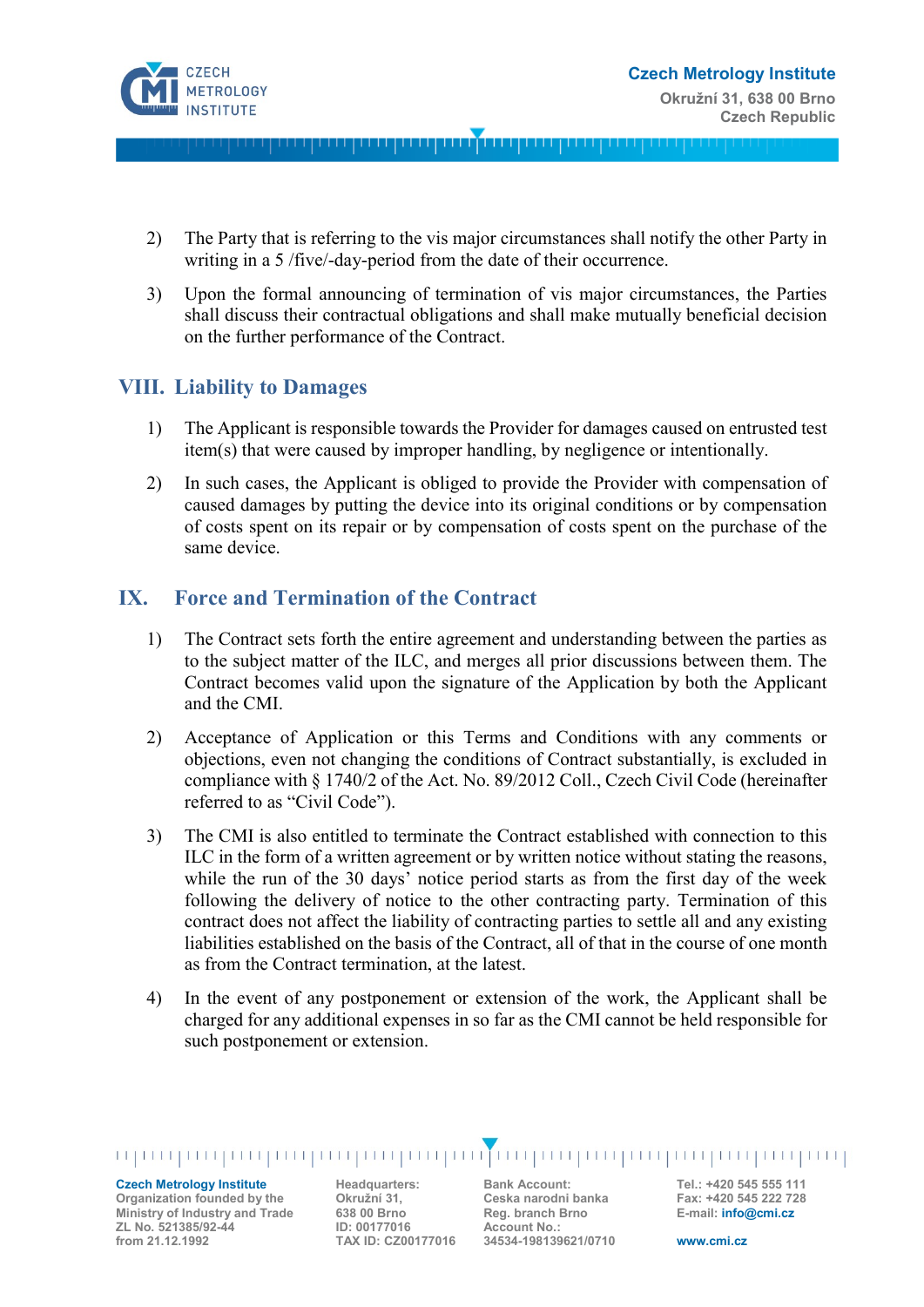

5) The Applicant shall pay compensation for all costs and damages suffered by the CMI resulting from any entire or partly cancellation or postponement of the Contract by the Applicant, if and so far as the cause of such cancellation or postponement cannot be attributed to the CMI.

## **X. Other Provisions**

- 1) The liability relations of the contracting parties related mainly to organization and economic matters in the ILC, related to realization of metrological service, follows the Civil Code.
- 2) The liability relations of economic relations are adjusted on the basis of stipulations of the Contract, in compliance with all relevant stipulations of Civil Code.
- 3) The Provider is not entitled to pass any part of the service to any other metrological institute (sub-contractor), unless agreed otherwise.
- 4) If any test or development work leads to results of interest to the general public, the CMI may publicly announce such results unless otherwise agreed in a secrecy agreement
- 5) The Applicant may only publish the reports of the CMI in their entity.
- 6) The Applicant may not mention or refer to the CMI or the CMI's employees for advertising or marketing purposes unless the CMI has granted its written consent in each case. Such consent shall lapse if the Applicant stops or postpones the work.
- 7) In relation to ILC, the contracting parties undertake to arrange protection of business secret in compliance with Civil Code. Such information shall not be communicated to any third person without written consent of the other contracting party. The given party shall arrange in an efficient way for such information not to be abused. The obligation of confidentiality is valid for the time of the Contract fulfilment as well as after its termination with consequences set by the legal regulations for the case of jeopardizing or breaching the rights and obligations.

#### **XI. Final Provisions**

1) Both of the contracting parties are obliged actively and without unnecessary delay inform each other about occurrence of the facts that could affect efficiency of the Contract or its individual stipulations or quality and terms for fulfilment of obligations emerging from the Contract.

#### **Czech Metrology Institute Organization founded by the**

mpungungungungungungungungun

**Ministry of Industry and Trade ZL No. 521385/92-44 from 21.12.1992**

**Headquarters: Okružní 31, 638 00 Brno ID: 00177016 TAX ID: CZ00177016** **Bank Account: Ceska narodni banka Reg. branch Brno Account No.: 34534-198139621/0710**

**Tel.: +420 545 555 111 Fax: +420 545 222 728 E-mail: info@cmi.cz**

**www.cmi.cz**

TOO QOOD QOOD QOOD QOOD QOOD QOOD